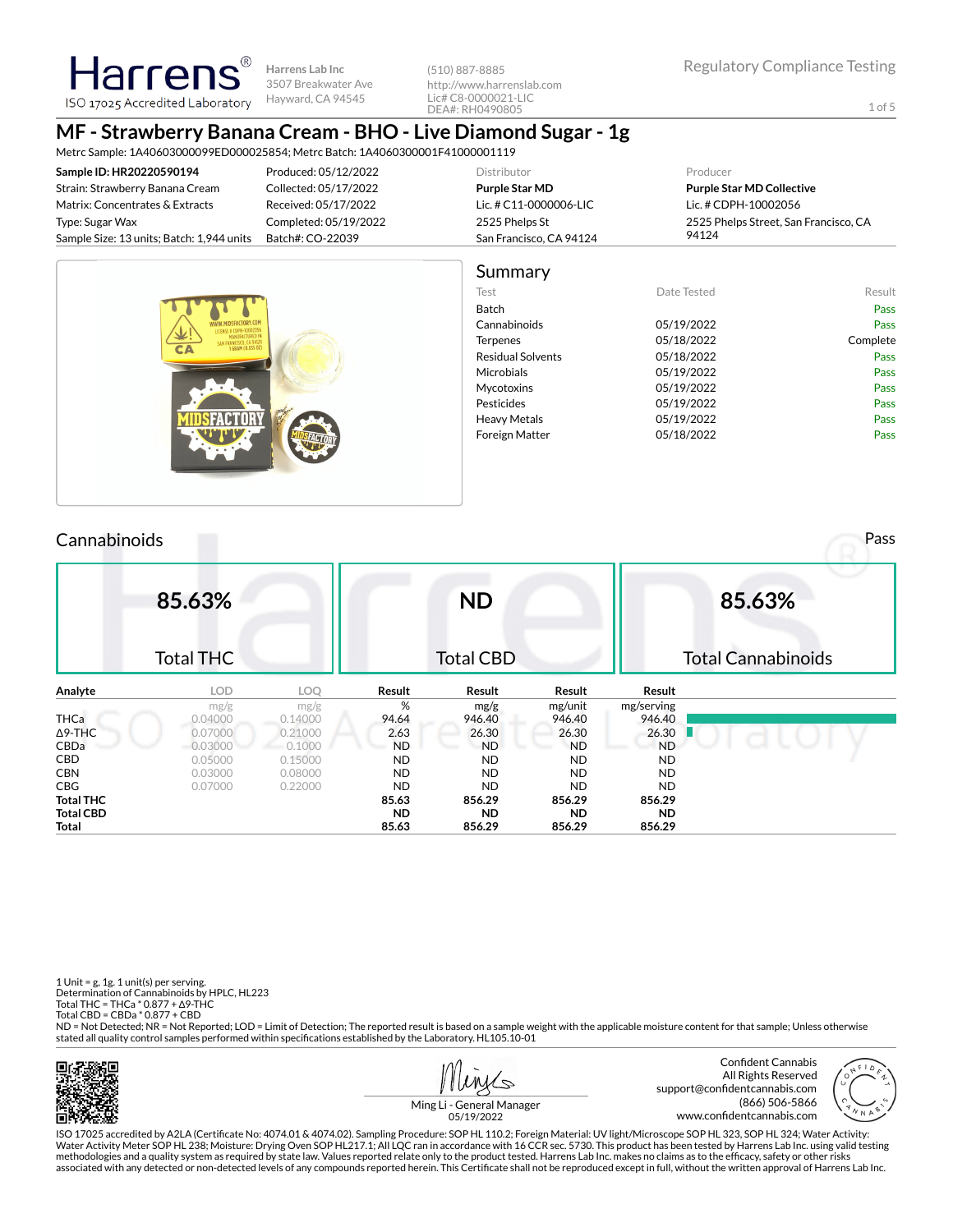2 of 5

#### ISO 17025 Accredited Laboratory Hayward, CA 94545 DEA#: RH0490805 **MF - Strawberry Banana Cream - BHO - Live Diamond Sugar - 1g**

**Harrens Lab Inc** 3507 Breakwater Ave

Metrc Sample: 1A40603000099ED000025854; Metrc Batch: 1A4060300001F41000001119

| Sample ID: HR20220590194                  | Produced: 05/12/2022  | <b>Distributor</b>      | Producer                              |
|-------------------------------------------|-----------------------|-------------------------|---------------------------------------|
| Strain: Strawberry Banana Cream           | Collected: 05/17/2022 | Purple Star MD          | <b>Purple Star MD Collective</b>      |
| Matrix: Concentrates & Extracts           | Received: 05/17/2022  | Lic. # C11-0000006-LIC  | Lic. # CDPH-10002056                  |
| Type: Sugar Wax                           | Completed: 05/19/2022 | 2525 Phelps St          | 2525 Phelps Street, San Francisco, CA |
| Sample Size: 13 units; Batch: 1,944 units | Batch#: CO-22039      | San Francisco, CA 94124 | 94124                                 |

(510) 887-8885

http://www.harrenslab.com Lic# C8-0000021-LIC

#### **Terpenes**

**Harrens** 

| Analyte             | <b>LOD</b> | <b>LOO</b> | <b>Results</b> | <b>Results</b> |  |
|---------------------|------------|------------|----------------|----------------|--|
|                     | mg/g       | mg/g       | mg/g           | %              |  |
| β-Myrcene           | 0.08000    | 0.1000     | 8.06           | 0.806          |  |
| δ-Limonene          | 0.08000    | 0.1000     | 4.55           | 0.455          |  |
| β-Caryophyllene     | 0.08000    | 0.1000     | 4.10           | 0.410          |  |
| $\alpha$ -Humulene  | 0.08000    | 0.1000     | 1.61           | 0.161          |  |
| $\alpha$ -Pinene    | 0.08000    | 0.1000     | 1.25           | 0.125          |  |
| $\beta$ -Ocimene    | 0.08000    | 0.1000     | 0.92           | 0.092          |  |
| $\beta$ -Pinene     | 0.08000    | 0.1000     | 0.90           | 0.090          |  |
| Linalool            | 0.08000    | 0.1000     | 0.71           | 0.071          |  |
| α-Bisabolol         | 0.08000    | 0.1000     | 0.58           | 0.058          |  |
| Caryophyllene Oxide | 0.08000    | 0.1000     | 0.31           | 0.031          |  |
| Terpinolene         | 0.08000    | 0.1000     | 0.19           | 0.019          |  |
| 3-Carene            | 0.08000    | 0.1000     | ND.            | ND.            |  |
| $\alpha$ -Terpinene | 0.08000    | 0.1000     | ND.            | ND.            |  |
| Camphene            | 0.08000    | 0.1000     | ND.            | ND.            |  |
| cis-Nerolidol       | 0.08000    | 0.1000     | ND             | ND             |  |
| Eucalyptol          | 0.08000    | 0.1000     | <b>ND</b>      | ND             |  |
| y-Terpinene         | 0.08000    | 0.1000     | ND.            | ND             |  |
| Geraniol            | 0.08000    | 0.1000     | <b>ND</b>      | ND             |  |
| Guaiol              | 0.08000    | 0.1000     | ND.            | ND             |  |
| Isopulegol          | 0.08000    | 0.1000     | <b>ND</b>      | ND             |  |
| p-Cymene            | 0.08000    | 0.1000     | <b>ND</b>      | ND             |  |
| trans-Nerolidol     | 0.08000    | 0.1000     | ND.            | ND.            |  |
| Total               |            |            | 23.18          | 2.318          |  |
|                     |            |            |                |                |  |

## Primary Aromas



Date Tested: 05/18/2022

ND = Not Detected; NR = Not Reported; LOD = Limit of Detection; Unless otherwise stated all quality control samples performed within specifications established by the Laboratory. HL105.10-01. SOP HL228. GC-FID









Ming Li - General Manager 05/19/2022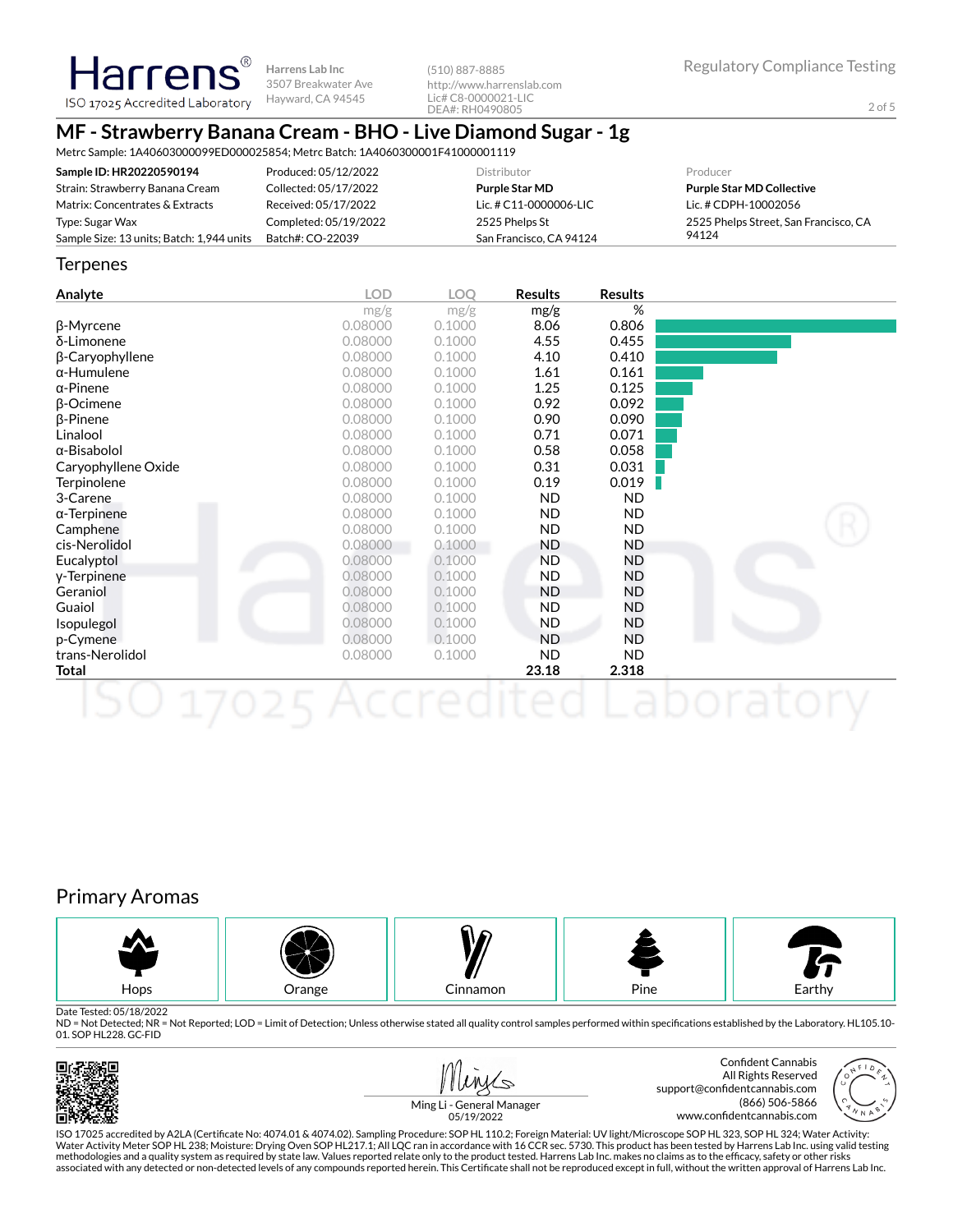# **MF - Strawberry Banana Cream - BHO - Live Diamond Sugar - 1g**

Metrc Sample: 1A40603000099ED000025854; Metrc Batch: 1A4060300001F41000001119

**Harrens Lab Inc** 3507 Breakwater Ave Hayward, CA 94545

| Sample ID: HR20220590194                  | Produced: 05/12/2022  | Distributor              | Producer                              |
|-------------------------------------------|-----------------------|--------------------------|---------------------------------------|
| Strain: Strawberry Banana Cream           | Collected: 05/17/2022 | <b>Purple Star MD</b>    | <b>Purple Star MD Collective</b>      |
| Matrix: Concentrates & Extracts           | Received: 05/17/2022  | Lic. # $C11-0000006-LLC$ | Lic. # CDPH-10002056                  |
| Type: Sugar Wax                           | Completed: 05/19/2022 | 2525 Phelps St           | 2525 Phelps Street, San Francisco, CA |
| Sample Size: 13 units; Batch: 1,944 units | Batch#: CO-22039      | San Francisco, CA 94124  | 94124                                 |

(510) 887-8885

http://www.harrenslab.com Lic# C8-0000021-LIC DEA#: RH0490805

## Pesticides **Passage Community Community Community** Passes and the extension of the extension of the extension of the extension of the extension of the extension of the extension of the extension of the extension of the ext

**Harren** 

ISO 17025 Accredited Laboratory

| Analyte             | <b>LOD</b> | <b>LOO</b> | Limit          | <b>Results</b> | <b>Status</b> | Analyte                 | <b>LOD</b> | <b>LOO</b> | Limit     | <b>Results</b> | <b>Status</b> |
|---------------------|------------|------------|----------------|----------------|---------------|-------------------------|------------|------------|-----------|----------------|---------------|
|                     | $\mu$ g/g  | $\mu$ g/g  | $\mu$ g/g      | $\mu$ g/g      |               |                         | $\mu$ g/g  | $\mu$ g/g  | $\mu$ g/g | $\mu$ g/g      |               |
| Abamectin           | 0.03       | 0.1        | 0.1            | <b>ND</b>      | Pass          | Fludioxonil             | 0.03       | 0.1        | 0.1       | <b>ND</b>      | Pass          |
| Acephate            | 0.03       | 0.1        | 0.1            | <b>ND</b>      | Pass          | Hexythiazox             | 0.03       | 0.1        | 0.1       | <b>ND</b>      | Pass          |
| Acequinocyl         | 0.03       | 0.1        | 0.1            | <b>ND</b>      | Pass          | Imazalil                | 0.03       | 0.1        | 0.03      | <b>ND</b>      | Pass          |
| Acetamiprid         | 0.03       | 0.1        | 0.1            | <b>ND</b>      | Pass          | Imidacloprid            | 0.03       | 0.1        | 5         | <b>ND</b>      | Pass          |
| Aldicarb            | 0.03       | 0.1        | 0.03           | <b>ND</b>      | Pass          | <b>Kresoxim Methyl</b>  | 0.03       | 0.1        | 0.1       | <b>ND</b>      | Pass          |
| Azoxystrobin        | 0.03       | 0.1        | 0.1            | <b>ND</b>      | Pass          | Malathion               | 0.03       | 0.1        | 0.5       | <b>ND</b>      | Pass          |
| <b>Bifenazate</b>   | 0.03       | 0.1        | 0.1            | <b>ND</b>      | Pass          | Metalaxyl               | 0.03       | 0.1        | 2         | <b>ND</b>      | Pass          |
| <b>Bifenthrin</b>   | 0.03       | 0.1        | 3              | <b>ND</b>      | Pass          | Methiocarb              | 0.03       | 0.1        | 0.03      | <b>ND</b>      | Pass          |
| <b>Boscalid</b>     | 0.03       | 0.1        | 0.1            | <b>ND</b>      | Pass          | Methomyl                | 0.03       | 0.1        | 1         | <b>ND</b>      | Pass          |
| Captan              | 0.03       | 0.1        | 0.7            | <b>ND</b>      | Pass          | Mevinphos               | 0.03       | 0.1        | 0.03      | <b>ND</b>      | Pass          |
| Carbaryl            | 0.03       | 0.1        | 0.5            | <b>ND</b>      | Pass          | Myclobutanil            | 0.03       | 0.1        | 0.1       | <b>ND</b>      | Pass          |
| Carbofuran          | 0.03       | 0.1        | 0.03           | <b>ND</b>      | Pass          | Naled                   | 0.03       | 0.1        | 0.1       | <b>ND</b>      | Pass          |
| Chlorantraniliprole | 0.03       | 0.1        | 10             | <b>ND</b>      | Pass          | Oxamyl                  | 0.03       | 0.1        | 0.5       | <b>ND</b>      | Pass          |
| Chlordane           | 0.03       | 0.1        | 0.03           | <b>ND</b>      | Pass          | Paclobutrazol           | 0.03       | 0.1        | 0.03      | <b>ND</b>      | Pass          |
| Chlorfenapyr        | 0.03       | 0.1        | 0.03           | <b>ND</b>      | Pass          | Parathion Methyl        | 0.03       | 0.1        | 0.03      | <b>ND</b>      | Pass          |
| Chlorpyrifos        | 0.03       | 0.1        | 0.03           | <b>ND</b>      | Pass          | Pentachloronitrobenzene | 0.03       | 0.1        | 0.1       | <b>ND</b>      | Pass          |
| Clofentezine        | 0.03       | 0.1        | 0.1            | <b>ND</b>      | Pass          | Permethrin              | 0.03       | 0.1        | 0.5       | <b>ND</b>      | Pass          |
| Coumaphos           | 0.03       | 0.1        | 0.03           | <b>ND</b>      | Pass          | Phosmet                 | 0.03       | 0.1        | 0.1       | <b>ND</b>      | Pass          |
| Cyfluthrin          | 0.03       | 0.1        | $\overline{2}$ | <b>ND</b>      | Pass          | Piperonyl Butoxide      | 0.03       | 0.1        | 3         | <b>ND</b>      | Pass          |
| Cypermethrin        | 0.03       | 0.1        | 1              | <b>ND</b>      | Pass          | Prallethrin             | 0.03       | 0.1        | 0.1       | <b>ND</b>      | Pass          |
| Daminozide          | 0.03       | 0.1        | 0.03           | <b>ND</b>      | Pass          | Propiconazole           | 0.03       | 0.1        | 0.1       | <b>ND</b>      | Pass          |
| Diazinon            | 0.03       | 0.1        | 0.1            | <b>ND</b>      | Pass          | Propoxur                | 0.03       | 0.1        | 0.03      | <b>ND</b>      | Pass          |
| <b>Dichlorvos</b>   | 0.03       | 0.1        | 0.03           | <b>ND</b>      | Pass          | Pyrethrins              | 0.03       | 0.1        | 0.5       | <b>ND</b>      | Pass          |
| Dimethoate          | 0.03       | 0.1        | 0.03           | <b>ND</b>      | Pass          | Pyridaben               | 0.03       | 0.1        | 0.1       | <b>ND</b>      | Pass          |
| Dimethomorph        | 0.03       | 0.1        | $\overline{2}$ | ND.            | Pass          | Spinetoram              | 0.03       | 0.1        | 0.1       | <b>ND</b>      | Pass          |
| Ethoprophos         | 0.03       | 0.1        | 0.03           | <b>ND</b>      | Pass          | Spinosad                | 0.03       | 0.1        | 0.1       | <b>ND</b>      | Pass          |
| Etofenprox          | 0.03       | 0.1        | 0.03           | <b>ND</b>      | Pass          | Spiromesifen            | 0.03       | 0.1        | 0.1       | <b>ND</b>      | Pass          |
| Etoxazole           | 0.03       | 0.1        | 0.1            | <b>ND</b>      | Pass          | Spirotetramat           | 0.03       | 0.1        | 0.1       | <b>ND</b>      | Pass          |
| Fenhexamid          | 0.03       | 0.1        | 0.1            | <b>ND</b>      | Pass          | Spiroxamine             | 0.03       | 0.1        | 0.03      | <b>ND</b>      | Pass          |
| Fenoxycarb          | 0.03       | 0.1        | 0.03           | <b>ND</b>      | Pass          | Tebuconazole            | 0.03       | 0.1        | 0.1       | <b>ND</b>      | Pass          |
| Fenpyroximate       | 0.03       | 0.1        | 0.1            | <b>ND</b>      | Pass          | Thiacloprid             | 0.03       | 0.1        | 0.03      | <b>ND</b>      | Pass          |
| Fipronil            | 0.03       | 0.1        | 0.03           | <b>ND</b>      | Pass          | Thiamethoxam            | 0.03       | 0.1        | 5         | <b>ND</b>      | Pass          |
| Flonicamid          | 0.03       | 0.1        | 0.1            | <b>ND</b>      | Pass          | Trifloxystrobin         | 0.03       | 0.1        | 0.1       | <b>ND</b>      | Pass          |

Date Tested: 05/19/2022

We analyze samples by AOAC Official Method 2007.01-Modified; ND = Not Detected; NR = Not Reported; LOD = Limit of Detection; The reported result is based on a sample weight with the applicable moisture content for that sample; Unless otherwise stated all quality control samples performed within specifications established by the<br>Laboratory. HL105.10-01. Tested by LC/MS/MS and GC/







Ming Li - General Manager 05/19/2022

ISO 17025 accredited by A2LA (Certicate No: 4074.01 & 4074.02). Sampling Procedure: SOP HL 110.2; Foreign Material: UV light/Microscope SOP HL 323, SOP HL 324; Water Activity: Water Activity Meter SOP HL 238; Moisture: Drying Oven SOP HL217.1; All LQC ran in accordance with 16 CCR sec. 5730. This product has been tested by Harrens Lab Inc. using valid testing methodologies and a quality system as required by state law. Values reported relate only to the product tested. Harrens Lab Inc. makes no claims as to the efficacy, safety or other risks<br>associated with any detected or non

3 of 5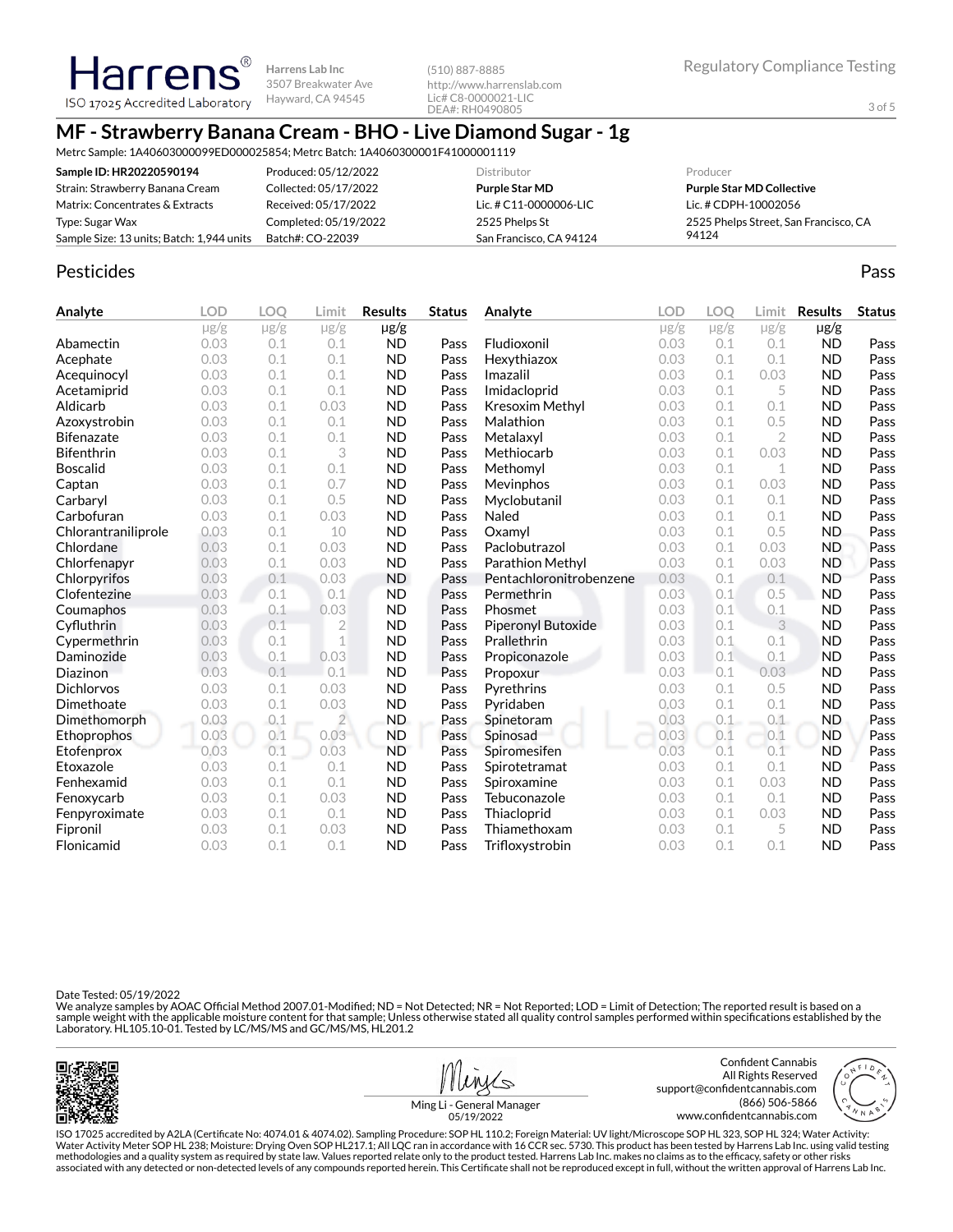(510) 887-8885 http://www.harrenslab.com Lic# C8-0000021-LIC DEA#: RH0490805

4 of 5

# **MF - Strawberry Banana Cream - BHO - Live Diamond Sugar - 1g**

Metrc Sample: 1A40603000099ED000025854; Metrc Batch: 1A4060300001F41000001119

| Sample ID: HR20220590194                  | Produced: 05/12/2022  | <b>Distributor</b>      | Producer                              |
|-------------------------------------------|-----------------------|-------------------------|---------------------------------------|
| Strain: Strawberry Banana Cream           | Collected: 05/17/2022 | <b>Purple Star MD</b>   | <b>Purple Star MD Collective</b>      |
| Matrix: Concentrates & Extracts           | Received: 05/17/2022  | Lic. # C11-0000006-LIC  | Lic. # CDPH-10002056                  |
| Type: Sugar Wax                           | Completed: 05/19/2022 | 2525 Phelps St          | 2525 Phelps Street, San Francisco, CA |
| Sample Size: 13 units; Batch: 1,944 units | Batch#: CO-22039      | San Francisco. CA 94124 | 94124                                 |

## Residual Solvents Pass

| Analyte             | <b>LOD</b> | LOQ       | Limit     | <b>Results</b> | <b>Status</b> |
|---------------------|------------|-----------|-----------|----------------|---------------|
|                     | $\mu$ g/g  | $\mu$ g/g | $\mu$ g/g | µg/g           |               |
| 1,2-Dichloro-Ethane | 0.15       | 0.45      |           | ND.            | Pass          |
| Acetone             | 1.62       | 4.92      | 5000      | ND.            | Pass          |
| Acetonitrile        | 2.14       | 6.5       | 410       | <b>ND</b>      | Pass          |
| Benzene             | 0.17       | 0.51      |           | ND.            | Pass          |
| <b>Butane</b>       | 10.12      | 30.68     | 5000      | ND.            | Pass          |
| Chloroform          | 0.2        | 0.6       | 1         | <b>ND</b>      | Pass          |
| Ethanol             | 2.73       | 8.27      | 5000      | ND.            | Pass          |
| Ethyl-Acetate       | 1.27       | 3.86      | 5000      | ND.            | Pass          |
| Ethyl-Ether         | 2.88       | 8.72      | 5000      | <b>ND</b>      | Pass          |
| Ethylene Oxide      | 0.13       | 0.39      |           | ND.            | Pass          |
| Heptane             | 1.73       | 5.25      | 5000      | <b>ND</b>      | Pass          |
| Isopropanol         | 2.03       | 6.14      | 5000      | 19.9           | Pass          |
| Methanol            | 2.26       | 6.86      | 3000      | ND.            | Pass          |
| Methylene-Chloride  | 0.31       | 0.94      |           | ND.            | Pass          |
| n-Hexane            | 3.46       | 10.5      | 290       | <b>ND</b>      | Pass          |
| Pentane             | 7.88       | 23.88     | 5000      | <b>ND</b>      | Pass          |
| Propane             | 7.47       | 22.62     | 5000      | <b>ND</b>      | Pass          |
| Toluene             | 1.37       | 4.16      | 890       | ND.            | Pass          |
| Trichloroethene     | 0.14       | 0.44      |           | ND.            | Pass          |
| Xylenes             | 2.86       | 8.68      | 2170      | <b>ND</b>      | Pass          |

Date Tested: 05/18/2022 ND = Not Detected; SOP HL231. Headspace GC-FID



Confident Cannabis All Rights Reserved support@confidentcannabis.com (866) 506-5866 www.confidentcannabis.com



Ming Li - General Manager 05/19/2022